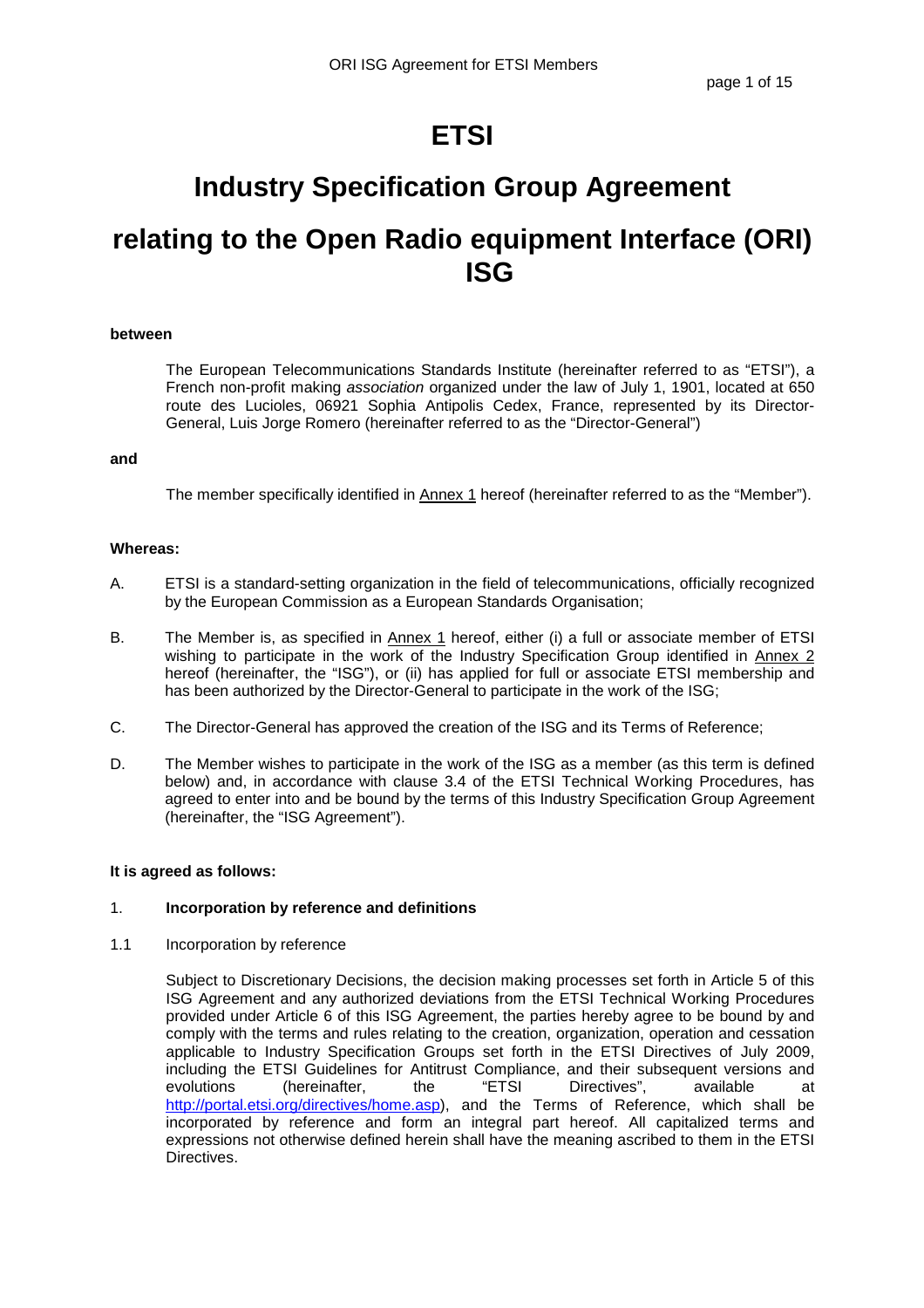## 1.2 Definitions

In this ISG Agreement, all capitalized terms and expressions not otherwise defined herein shall have the meaning ascribed to them in the ETSI Directives, and, unless otherwise required by the context:

- (a) "Additional Costs" shall have the meaning ascribed to it in Article 3.1(c) of this ISG Agreement;
- (b) "budget year" shall mean a calendar year, it being provided that the first budget year shall mean the period between the date of the approval of the creation of the ISG and the Terms of Reference by the Director-General and December 31 of that year;
- (c) "Director-General" shall have the meaning ascribed to it in the presentation of the parties;
- (d) "Discretionary Decisions" shall have the meaning ascribed to it in Article 5.1 of this ISG Agreement;
- (e) "ETSI Directives" shall have the meaning ascribed to it in Article 1.1 of this ISG Agreement;
- (f) "ETSI IPR Policy" shall have the meaning ascribed to it in Article 2 of this ISG Agreement;
- (g) "Initial Resource Requirements" shall have the meaning ascribed to it in Article 3.1(a) of this ISG Agreement;
- (h) "ISG Budget" shall have the meaning ascribed to it in Article 3.1(b) of this ISG Agreement;
- (i) "member" shall mean, when used in relation to the ISG, any person or legal entity participating in the work of the ISG other than an Observer or a Counsellor and who is a full or associate member of ETSI or an applicant to full or associate ETSI membership authorized to participate in the work of the ISG by the Director-General;
- (j) "Member" shall have the meaning ascribed to it in the presentation of the parties; and
- (k) "Terms of Reference" shall mean those Terms of Reference (as such expression is defined in the ETSI Directives) approved by the Director-General on the date set forth in Annex 2 hereof as well as their subsequent versions and evolutions, setting out, inter alia, the purpose, scope, initial resource requirements and organization of the ISG.

#### 2. **Intellectual property**

The Member agrees to the terms of, and shall abide by, the ETSI IPR Policy set forth in Annex 6 of the ETSI Rules of Procedure of July 2009 and their subsequent versions and evolutions (hereinafter, the "ETSI IPR Policy"), and to treat any specifications produced by the ISG as Technical Specifications under the ETSI IPR Policy.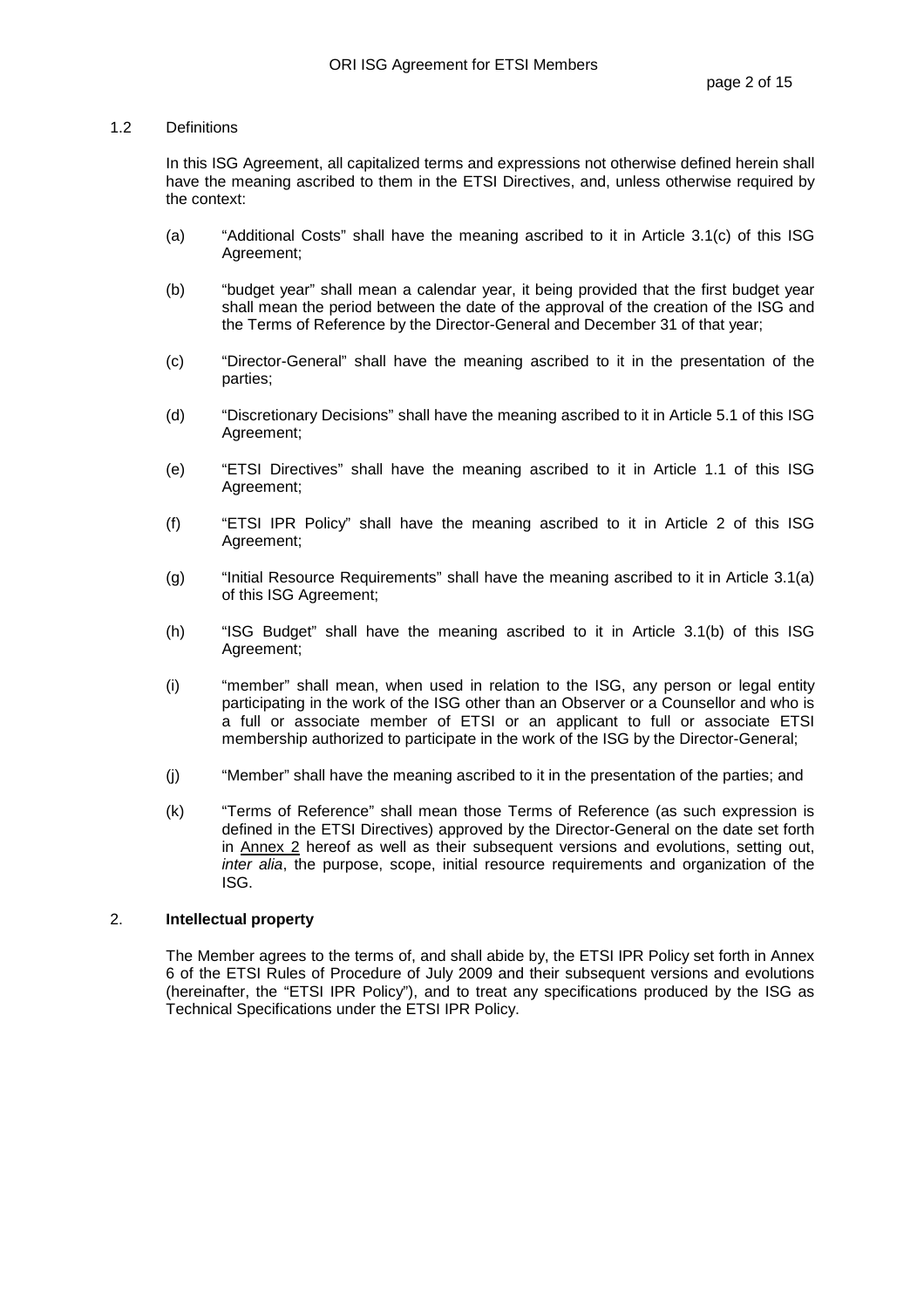#### 3. **Operational costs**

#### 3.1 Budget

The costs of operation of the ISG shall comprise the following elements:

- (a) initial resource requirements for the first budget year as set forth in the Terms of Reference (hereinafter, the "Initial Resource Requirements");
- (b) a budget setting out the costs of operation of the ISG (beyond the costs of basic administrative support provided by the ETSI Secretariat pursuant to Article 4 of this Agreement) established for each budget year by the members of the ISG (hereinafter, the "ISG Budget"), which the Chairman of the ISG shall notify to ETSI at the latest on November 30 of each year;
- (c) additional costs not accounted for in the ISG Budget which the members of the ISG may agree to incur during the course of each budget year (hereinafter, the "Additional Costs"), which shall be notified to ETSI by the Chairman of the ISG.

ETSI shall incur the costs provided for in the Initial Resource Requirements and the ISG Budget, provided however that (i) ETSI shall only incur the costs provided for in the ISG Budget under the condition that such ISG Budget has been notified to ETSI pursuant to Article 3.1(b) of this ISG Agreement, and (ii) ETSI may, at its discretion, refuse to incur costs under certain items provided for in the ISG Budget to the extent that they bear no direct relationship to the purpose or scope of the ISG set forth in the Terms of Reference.

ETSI shall only incur Additional Costs at its discretion.

The members of the ISG shall be responsible for any costs provided for in the ISG Budget or any Additional Costs which have not been approved by ETSI or which ETSI has refused to incur, pursuant to separate arrangements among them. The Member shall be solely liable for any cost it incurs in relation to the ISG and expressly acknowledges that ETSI shall have no liability in that regard and no obligation to reimburse such costs.

Any costs incurred by ETSI under the Initial Resource Requirements, the ISG Budget and the Additional Costs shall be invoiced by ETSI to the members of the ISG pursuant to Article 3.3 of this ISG Agreement.

Except as expressly provided above or in Article 4 of this ISG Agreement, ETSI shall have no obligation to incur any costs for the operation the ISG.

#### 3.2 Allocation of costs

Unless otherwise provided for in Annex 3 hereof, the Member agrees that all members of the ISG shall contribute equally to the Initial Resource Requirements, the ISG Budget and the Additional Costs, and that ETSI shall be entitled to invoice the Member on that basis pursuant to Article 3.3 of this ISG Agreement.

The parties however agree that the members of the ISG may decide to modify the allocation of costs among the members of the ISG. Such decision shall be notified by the Chairman of the ISG to ETSI and become effective as from the date of its receipt by ETSI.

In the event that the Member joins the ISG during the course of a budget year, its contribution to the costs of the operation of the ISG for the remainder of the budget year shall be decided by the members of the ISG pursuant to a decision taken in accordance with the process set forth in Article 5.3 of this ISG Agreement in which the Member shall take part and which shall be notified by the Chairman of the ISG to ETSI and become effective as from the date of its receipt by ETSI.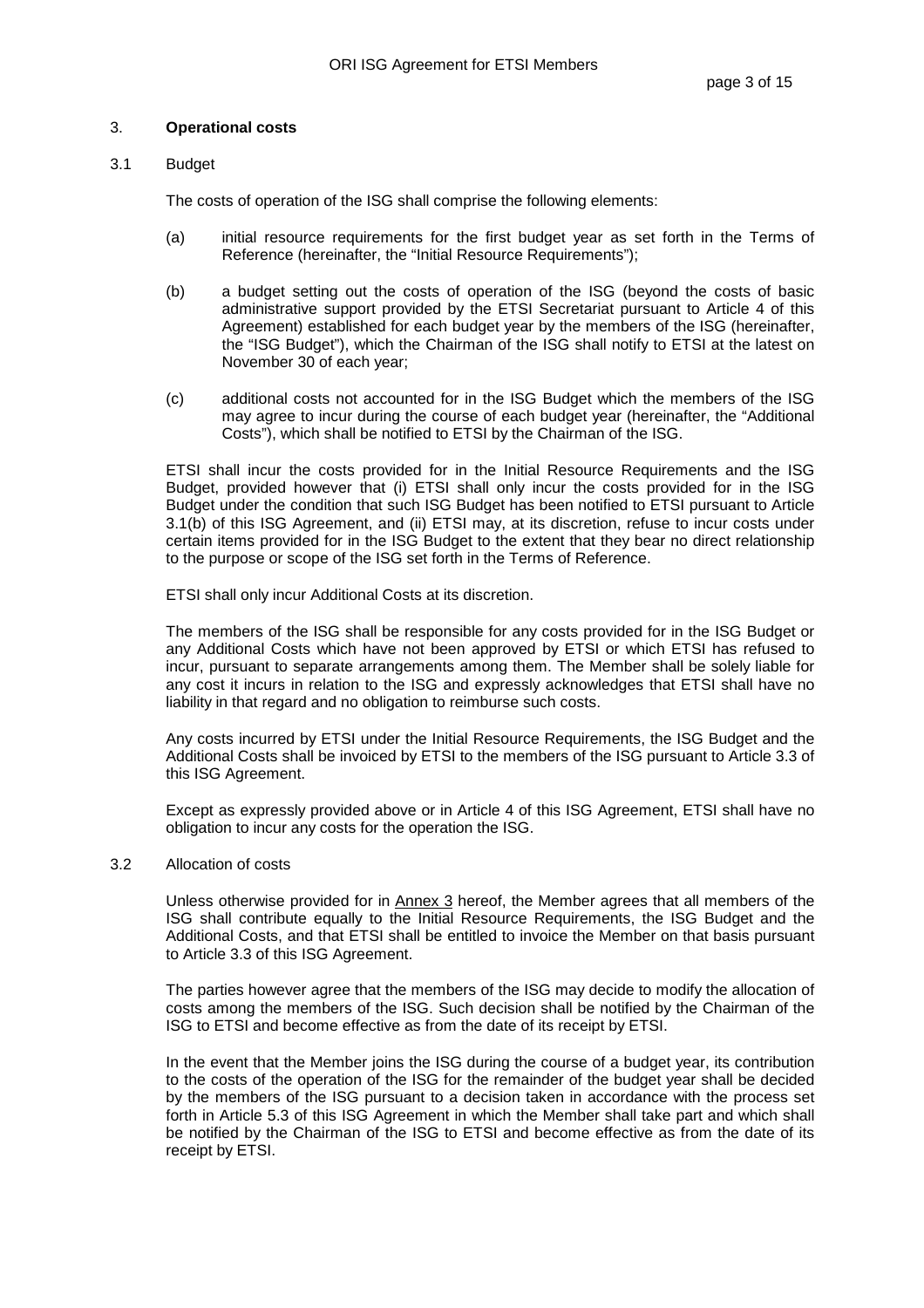#### 3.3 Invoices

ETSI shall invoice quarterly the amounts owed by the Member corresponding to its contribution to the Initial Resource Requirements or the ISG Budget.

ETSI shall be entitled to invoice the amounts owed by the Member corresponding to its contribution to the Additional Costs as from the first day of the month after which the Additional Costs have been notified to ETSI by the Chairman of the ISG.

The amounts invoiced by ETSI shall be payable by the Member within 60 days of receipt of the invoice by the Member.

#### 4. **Secretariat support**

The ETSI Secretariat shall provide, at no additional cost to the members of the ISG, basic administrative support as described in the Terms of Reference.

The Chairman of the ISG may request that the ISG receive additional administrative support from the ETSI Secretariat, provided that ETSI agrees and:

- (a) either the members of the ISG agree to provide voluntary contributions to cover the costs of such additional support and the ETSI Secretariat shall only provide the requested additional administrative support after receipt by ETSI of all payments corresponding to such contributions;
- (b) or resources corresponding to such additional support are approved by the ETSI Board upon petition by the Chairman of the ISG.

#### 5. **Decision making**

5.1 Discretionary Decisions

The ISG shall be operated pursuant to the rules set forth in the ETSI Technical Working Procedures, provided however that the members of the ISG may take decisions on issues concerning its organizational structure, the Terms of Reference of its Working Groups, the approval of draft ETSI Group Specifications, the operational costs of the ISG pursuant to Article 3 of this ISG Agreement, and more generally, any matter which is left at their discretion under the ETSI Directives (hereinafter, the "Discretionary Decisions").

#### 5.2 General decision making process

In accordance with clause 3.7 of the ETSI Technical Working Procedures, and subject to the provisions of Articles 5.3 and 1.1 of this ISG Agreement, the Member agrees that the Discretionary Decisions taken by the members of the ISG shall be binding upon the Member when taken according to the rules laid down in clause 1.7 of the ETSI Technical Working Procedures for Technical Bodies, except for any variations provided for in Annex 4 hereof. The Member undertakes to comply with all applicable laws and regulations, including Community and national competition laws and regulations, and to refrain from implementing any discriminatory or exclusionary decision making process in the context of the ISG.

#### 5.3 Decisions concerning operational costs

Decisions concerning (i) the ISG Budget under Article 3.1(b) of this ISG Agreement, (ii) Additional Costs under Article 3.1(c) of this ISG Agreement, and (iii) the allocation of costs among members of the ISG under Article 3.2 of this ISG Agreement, shall be binding upon the Member when taken by the members of the ISG pursuant to a unanimous decision of the ISG members who are present and are eligible to vote.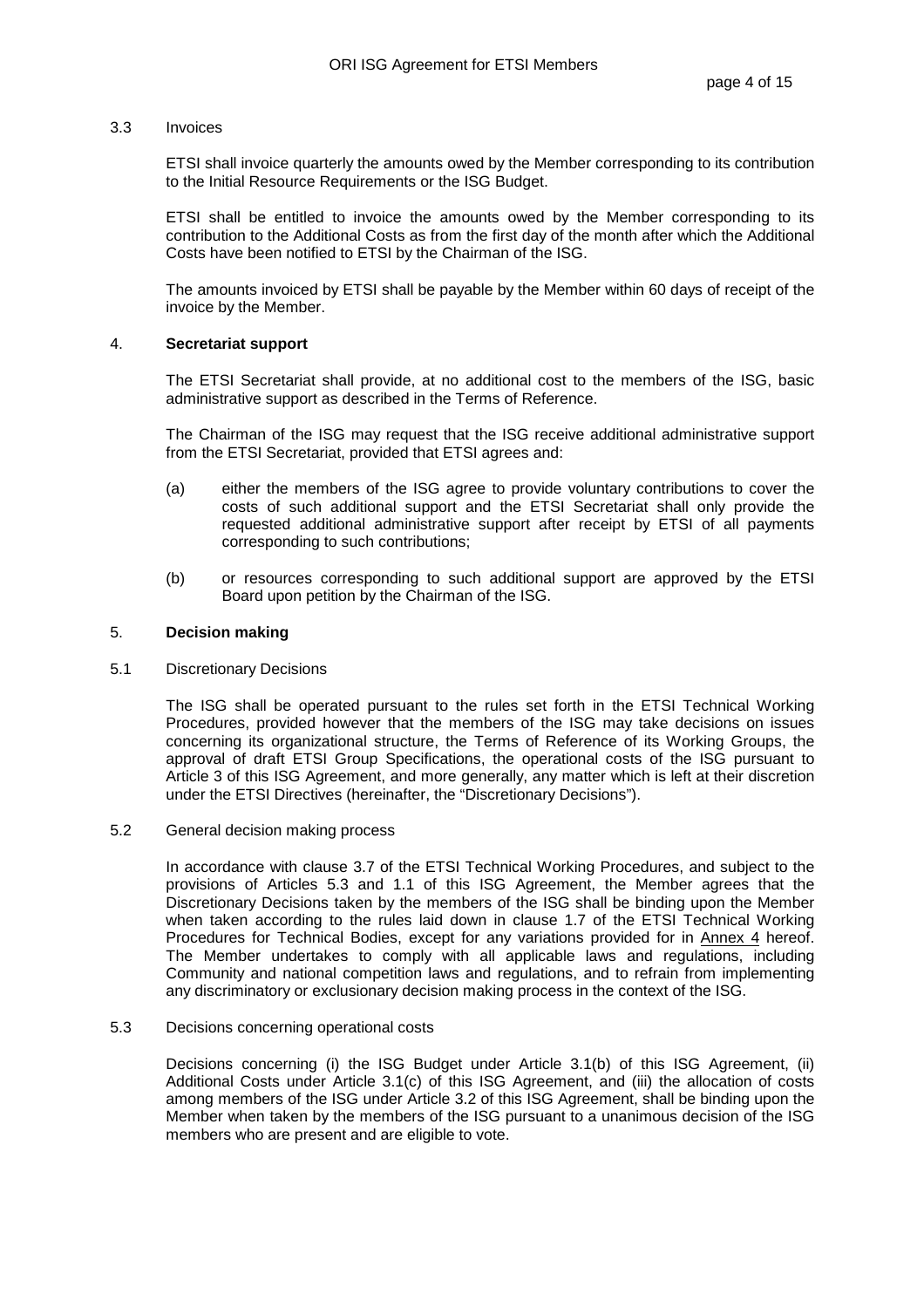## 6. **Authorized deviations from the ETSI Technical Working Procedures**

The ISG shall operate pursuant to the rules set forth in the ETSI Technical Working Procedures, with the exceptions provided in Annex 5 hereof.

#### 7. **No assignment**

The rights and obligations of the Member under this ISG Agreement are personal to the Member and shall not be assigned (whether absolutely or by way of security and whether in whole or in part), sub-contracted, delegated, transferred, pledged, declared in trust for a third party, or otherwise disposed of in any manner whatsoever (each of the above an "assignment") and any such purported assignment in contravention of this clause shall be ineffective.

## 8. **Limitation of liability**

ETSI, its officers, employees and agents shall have no liability to the Member in respect of any actual or expected loss of profits, loss of revenue, loss of goodwill, loss of opportunity, loss of business, or increased costs or expenses. ETSI's total liability to the Member under this ISG Agreement shall be limited to the amounts paid by the Member to ETSI pursuant to this ISG Agreement in the budget year during which the Member's claim against ETSI arose.

## 9. **Term and termination**

#### 9.1 Date of Termination

This ISG Agreement shall enter into force as from the date of its execution by the parties and shall remain effective until the earlier of (i) the date of cessation of the ISG, (ii) the date of the Member's resignation from the ISG, (iii) the date of the Member's resignation or expulsion from ETSI, (iv) the date of receipt of a notice of termination sent by ETSI at its discretion in the event that the Member commits a material breach of any of its obligations under this ISG Agreement (including the ETSI Directives and the Terms of Reference incorporated by reference pursuant to Article 1.1 of this ISG Agreement) and fails to remedy the same within thirty (30) days after receiving notice to do so (hereinafter, the "Date of Termination"). For the purpose of determining the Date of Termination:

- (a) the date and conditions of cessation of the ISG shall be decided by the Director-General pursuant to Article 8.3.9 of the ETSI Rules of Procedure and clause 3.2 of the ETSI Technical Working Procedures;
- (b) the Member may resign as member of the ISG at any time by sending a notice of resignation to the Chairman of the ISG and the Director-General, and the date of the Member's resignation from the ISG shall be deemed to be the date of receipt of the notice of resignation by the Director-General;
- (c) the date of the Member's resignation or expulsion from ETSI shall be determined pursuant to Article 1.4 of the ETSI Rules of Procedure;
- (d) the notice of termination sent by ETSI in the event of a material breach of its obligations by the Member under this ISG Agreement shall be sent to the Chairman of the ISG and the Member, and the date of receipt of the notice of termination shall be deemed to be the date of its receipt by the Member.

#### 9.2 Effect of termination

Upon occurrence of the Date of Termination, this ISG Agreement shall automatically terminate and the Member shall cease to participate in the work of the ISG and to contribute to the costs of operation of the ISG in accordance with the provisions of Article 3 of this ISG Agreement, and shall no longer receive any benefit or information as member of the ISG, it being provided however that termination of this ISG Agreement for any reason: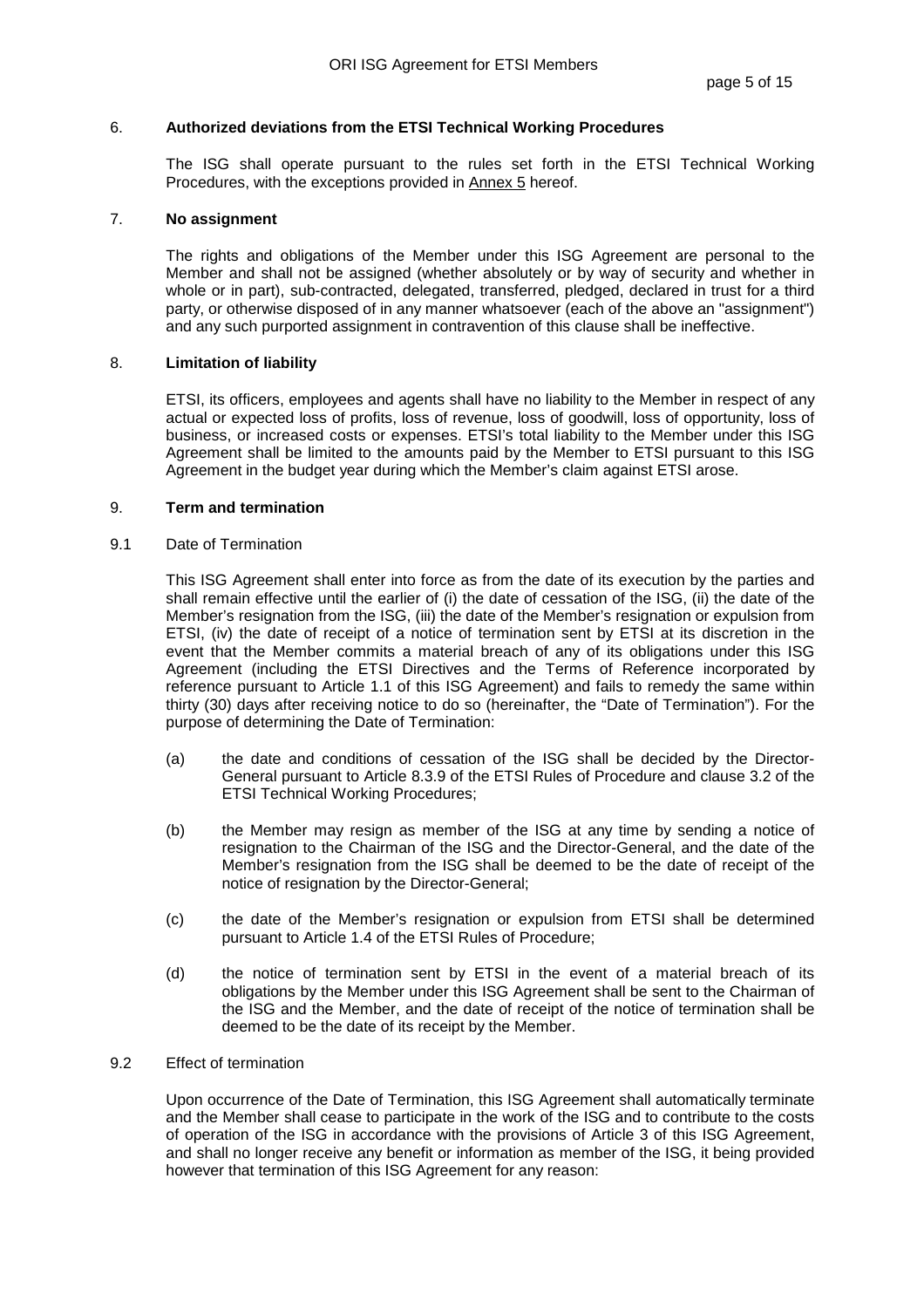- (a) shall be without prejudice to any rights or obligations which shall have accrued or become due prior to the Date of Termination and the Member shall remain bound to duly perform and complete any and all obligations which shall have arisen out of or in connection with this ISG Agreement prior to the Date of Termination, including any transfer or license of intellectual property rights (or undertakings to transfer or license intellectual property rights) pursuant to the ETSI IPR Policy and Article 2 of this ISG Agreement;
- (b) shall not affect any right or obligation of any party under the ETSI Directives, which shall continue into force after the termination of this ISG Agreement (except in the event of the Member's resignation or expulsion from ETSI, in which case the provisions of Article 1.4 of the ETSI Rules of Procedure shall apply); and
- (c) shall not prejudice the rights or remedies which any party may have in respect of any breach of the terms of this ISG Agreement prior to the Date of Termination.
- 9.3 Cessation of the ISG

In the event of cessation of the ISG, the parties agree that:

- (a) any amounts provided for in the Initial Resource Requirements, the ISG Budget, the Additional Costs or Article 4(a) of this ISG Agreement which have been contributed by the members of the ISG but have not yet been committed to be paid by ETSI prior to the date of cessation of the ISG (as determined pursuant to Article 9.1(a) of this ISG Agreement) shall be distributed among the members of the ISG pro rata according to the share of each member's contribution;
- (b) the members of the ISG shall, prior to the date of cessation of the ISG (as determined pursuant to Article 9.1(a) of this ISG Agreement), submit to the Director-General recommendations concerning the maintenance of the ETSI deliverables produced by the ISG.

#### 10. **Notice**

A notice (including any approval, consent, request, or other communication) in connection with this ISG Agreement must be in writing, in the English language, and left at the address of the addressee or sent by pre-paid registered delivery with return receipt requested/express mail (air mail if posted from or to a place outside France) to the address of the addressee or sent by facsimile to the facsimile number of the addressee, and marked for the attention of the person so specified, or to such other address or facsimile number, and/or marked for the attention of such other person as the relevant party may from time to time specify by notice given in accordance with this clause, and, for the avoidance of doubt, must not be sent by e-mail.

The relevant details of the Member are set forth in Annex 1 hereof and the relevant details of ETSI are as follows:

Address: 650 route des Lucioles, 06921 Sophia Antipolis Cedex, France

Facsimile: +33 (0)4 93 65 47 16

Attention: Luis Jorge Romero, ETSI Director General

 In the absence of evidence of earlier receipt, a notice shall take effect and be deemed received:

- (a) in the case of a notice left at the address of the addressee, upon delivery at that address;
- (b) in the case of a posted letter, the seventh day after posting; and
- (c) in the case of a facsimile, on production of a transmission report from the machine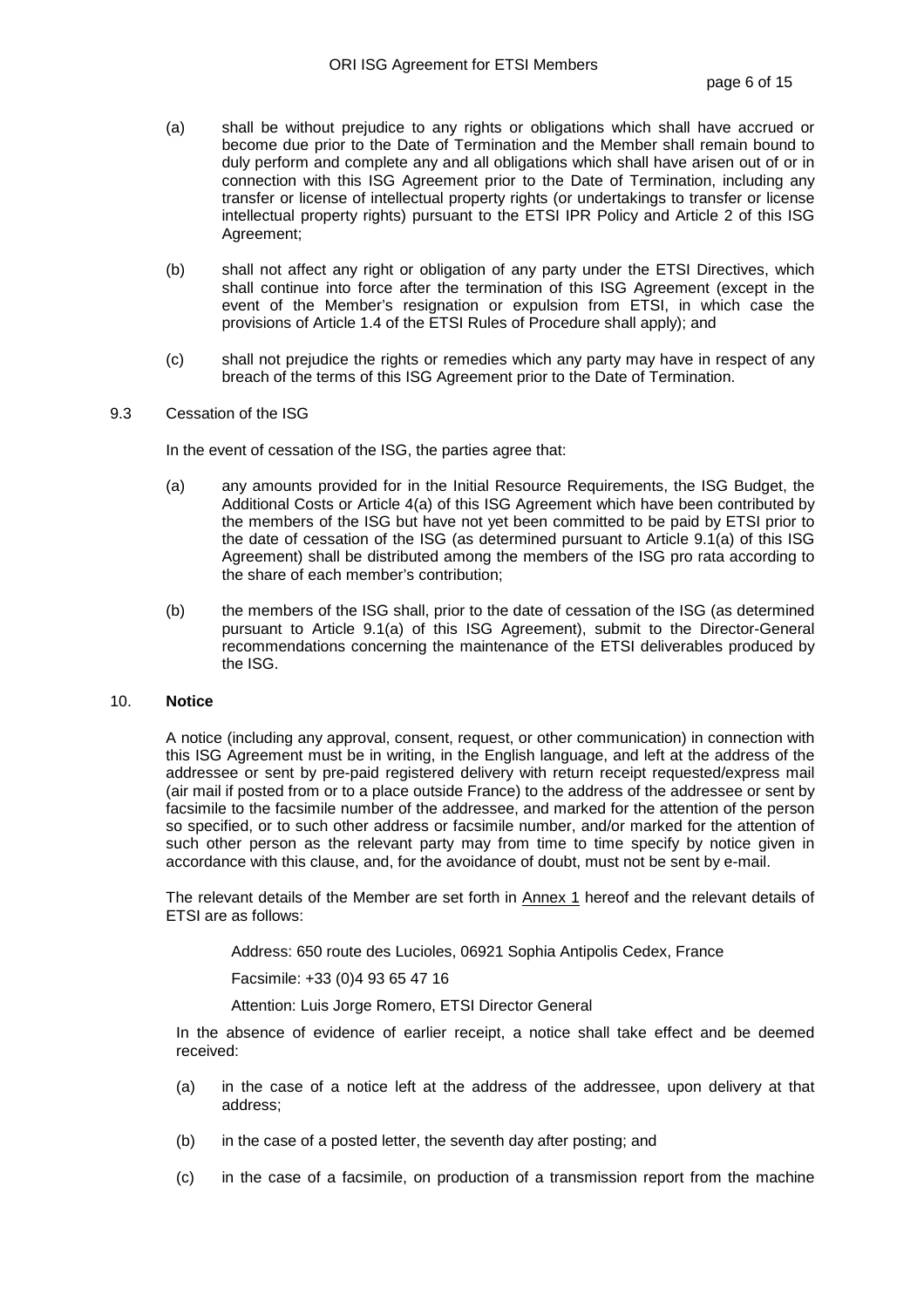from which the facsimile was sent which indicates that the facsimile was sent in its entirety to the facsimile number of the recipient.

 A notice received or deemed to be received on a day which is not a Business Day or after 5 p.m. on any Business Day according to local time in the place of receipt, shall be deemed to be received on the next following Business Day. For the purposes of this clause, "Business Day" shall mean a day not being a Saturday on which trading banks are generally open for business in the place where the notice is received.

#### 11. **Severance/unenforceable provisions**

If any provision or part of this ISG Agreement is deemed void or unenforceable due to applicable law, it shall be deemed to be deleted and the remaining provisions of this ISG Agreement shall continue in full force and effect.

#### 12. **Variation and waiver**

#### 12.1 Variation

Subject to the ETSI Directives and the Terms of Reference, this Agreement sets forth the entire agreement of the parties with respect to the subject matter hereof. No variation (including any supplement, deletion or replacement, however effected) of this ISG Agreement shall be effective unless it is in writing (which for this purpose, does not include e-mail) signed by or on behalf of each of the parties to this ISG Agreement.

## 12.2 Waiver

The rights and remedies of the parties shall not be affected by any failure to exercise or delay in exercising any right or remedy or by the giving of any indulgence by any party or by anything whatsoever except a specific waiver or release in writing and any such waiver or release shall not prejudice or affect any other rights or remedies of the parties. No single or partial exercise of any right or remedy prevents any further or other exercise thereof or the exercise of any other right or remedy.

#### 13. **Third party beneficiary (stipulation pour autrui)**

The Member shall have sight of and shall accept the terms and conditions provided for the benefit of members of the ISG in any agreement (hereinafter, the "ISG Participant Agreement") entered into between ETSI and any Observer, person or legal entity who is not a full or associate member of ETSI and which has been invited or authorized by the Chairman of the ISG to attend the meetings of the ISG (hereinafter, the "Participant"). As a result of such acceptance, all provisions of such ISG Participant Agreement provided for the benefit of the members of the ISG, acting individually or collectively, shall be binding upon the Participant and may be enforced by the Member pursuant to Article 1121 of the French Civil Code.

#### 14. **Governing law, jurisdiction and service of process**

#### 14.1 Governing law

This Agreement shall be governed by and interpreted in accordance with French law.

#### 14.2 Jurisdiction

Each party irrevocably agrees for the benefit of ETSI that the Tribunal de Grande Instance de Grasse shall have jurisdiction in relation to any claim, dispute or difference concerning this ISG Agreement and any matter arising therefrom.

The submission to the jurisdiction of the Tribunal de Grande Instance de Grasse shall not (and shall not be construed so as to) limit the right of ETSI to bring legal proceedings in any other court of competent jurisdiction including without limitation the courts having jurisdiction by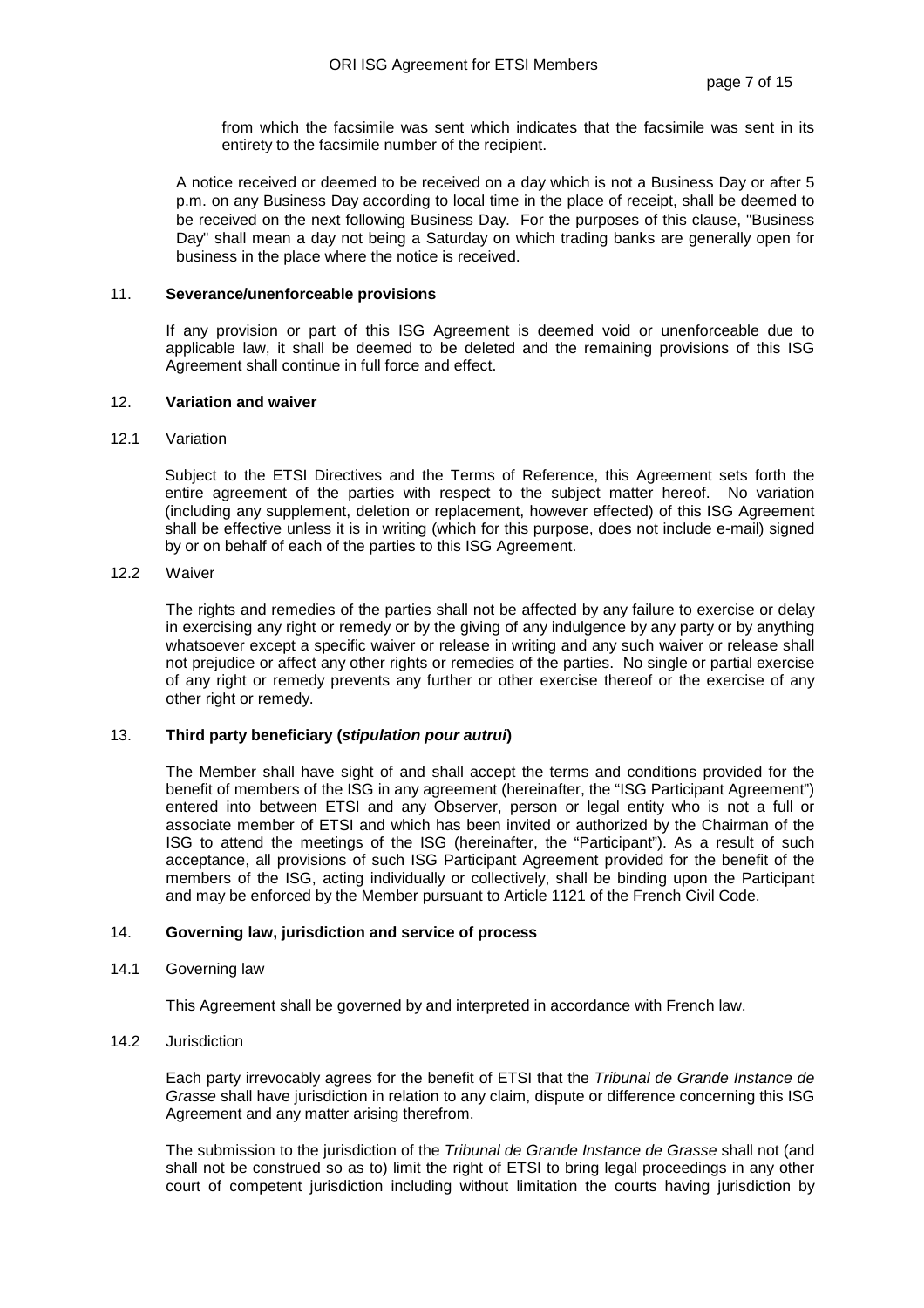reason of the Member's domicile. Legal proceedings by ETSI in any one or more jurisdictions shall not preclude legal proceedings by it in any other jurisdiction, whether by way of substantive action on the merits, emergency or provisional relief, injunction, enforcement or otherwise.

#### 14.3 Service of process

Each party agrees that without preventing any other mode of service, any document in an action (including, but not limited to, a claim form or any other document to be served pursuant to the provisions of the French Code of Civil Procedure) may be served on any party at its address for service of notices under this ISG Agreement and each party undertakes to notify the other party in advance of any change from time to time of the details of such address in accordance with the manner prescribed for service of notices this ISG Agreement.

Made in two (2) originals In Sophia Antipolis, France On [date]

For ETSI For the Member

\_\_\_\_\_\_\_\_\_\_\_\_\_\_\_\_\_\_\_\_\_ \_\_\_\_\_\_\_\_\_\_\_\_\_\_\_\_\_\_\_\_\_

Luis Jorge Romero [signatory's name]

isignatory's title]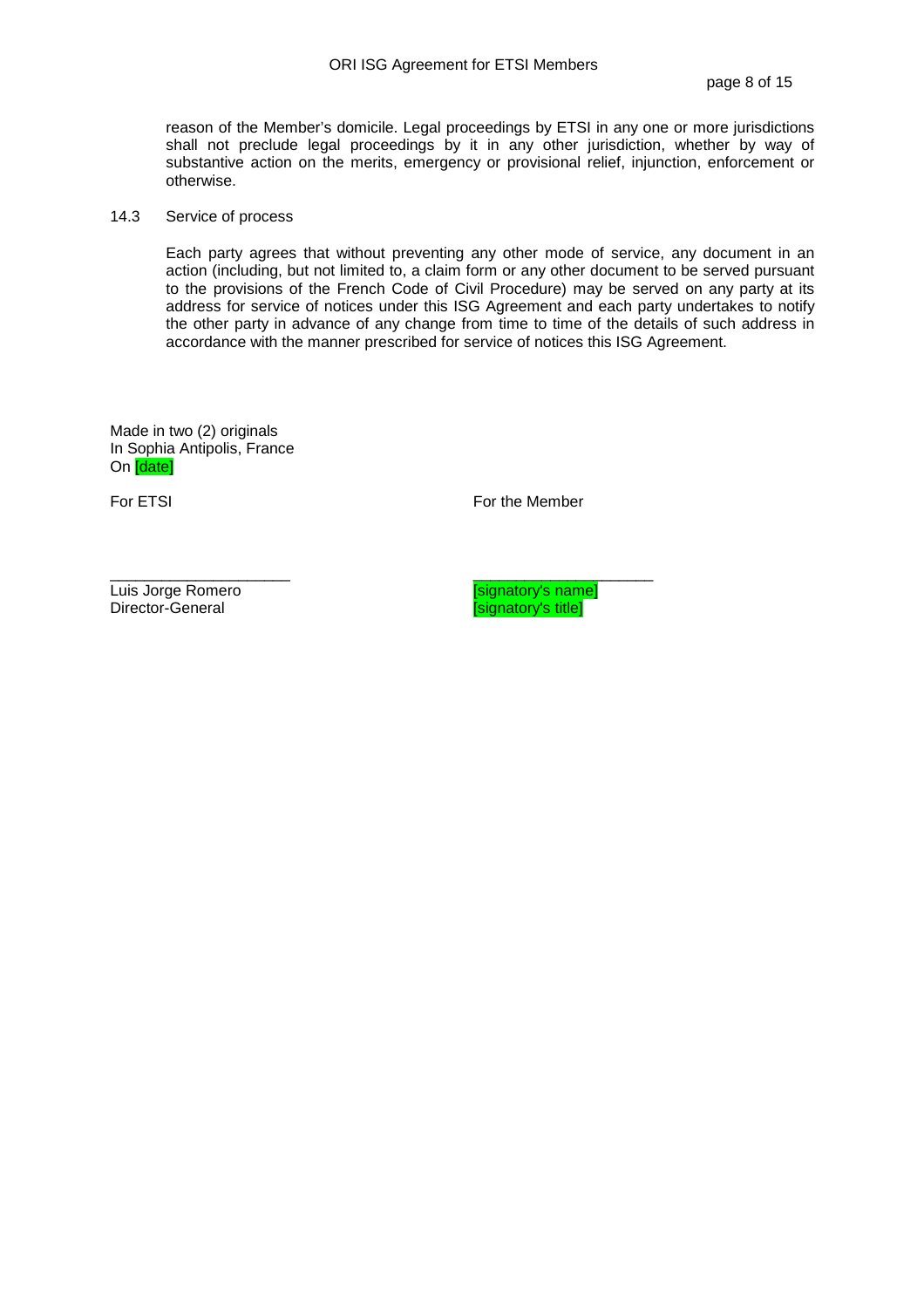## **Identification of the Member**

Full name of the organization:

• Nationality:

• Legal form:

• Identification number, or VAT number:

• Notification details:

Address:

Facsimile:

Attention:

The Member represents and warrants that it:

(please choose one of the bullets below; delete or strike through the text of the three bullet points which are not applicable)

- is a full member of ETSI
- is an associate member of ETSI
- has applied for full ETSI membership and has been authorized by the Director-General to participate in the work of ISG on a provisional basis.
- has applied for associate ETSI membership and has been authorized by the Director-General to participate in the work of ISG on a provisional basis.

The representative of the Member whose name and title appear on the signature page of this ISG Agreement has been duly authorized for the purposes hereof.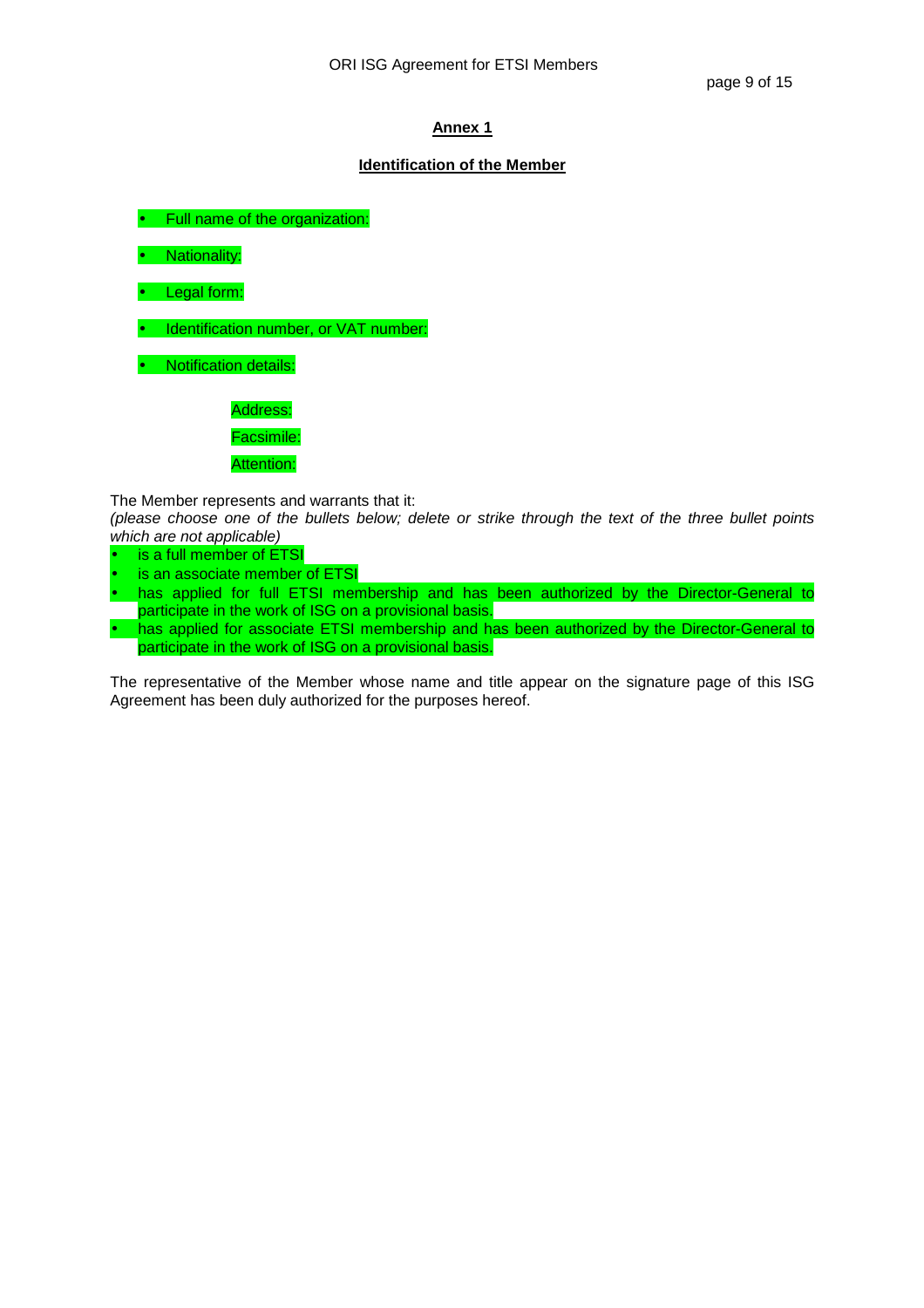## **Identification of the ISG**

- Name of the ISG: Open Radio equipment Interface (ORI)
- Names of the founding members of the ISG:

Alcatel-Lucent AT&T Global Network Services Belgium SPRL China Mobile Research Institute Deutsche Telekom AG DOCOMO Communications Laboratories Europe GmbH Freescale Semiconductor SA Fujitsu Laboratories of Europe Ltd. HUAWEI TECHNOLOGIES Co. Ltd. CHINA MOTOROLA Ltd (United Kingdom) Nokia Siemens Networks Powerwave Technologies, Inc. TELECOM ITALIA S.p.A. Telefon AB LM Ericsson Vodafone Group plc Ubidyne GmbH ZTE Corporation

• Date of approval of the creation of the ISG and the Terms of Reference by the Director-General: 15<sup>th</sup> March 2010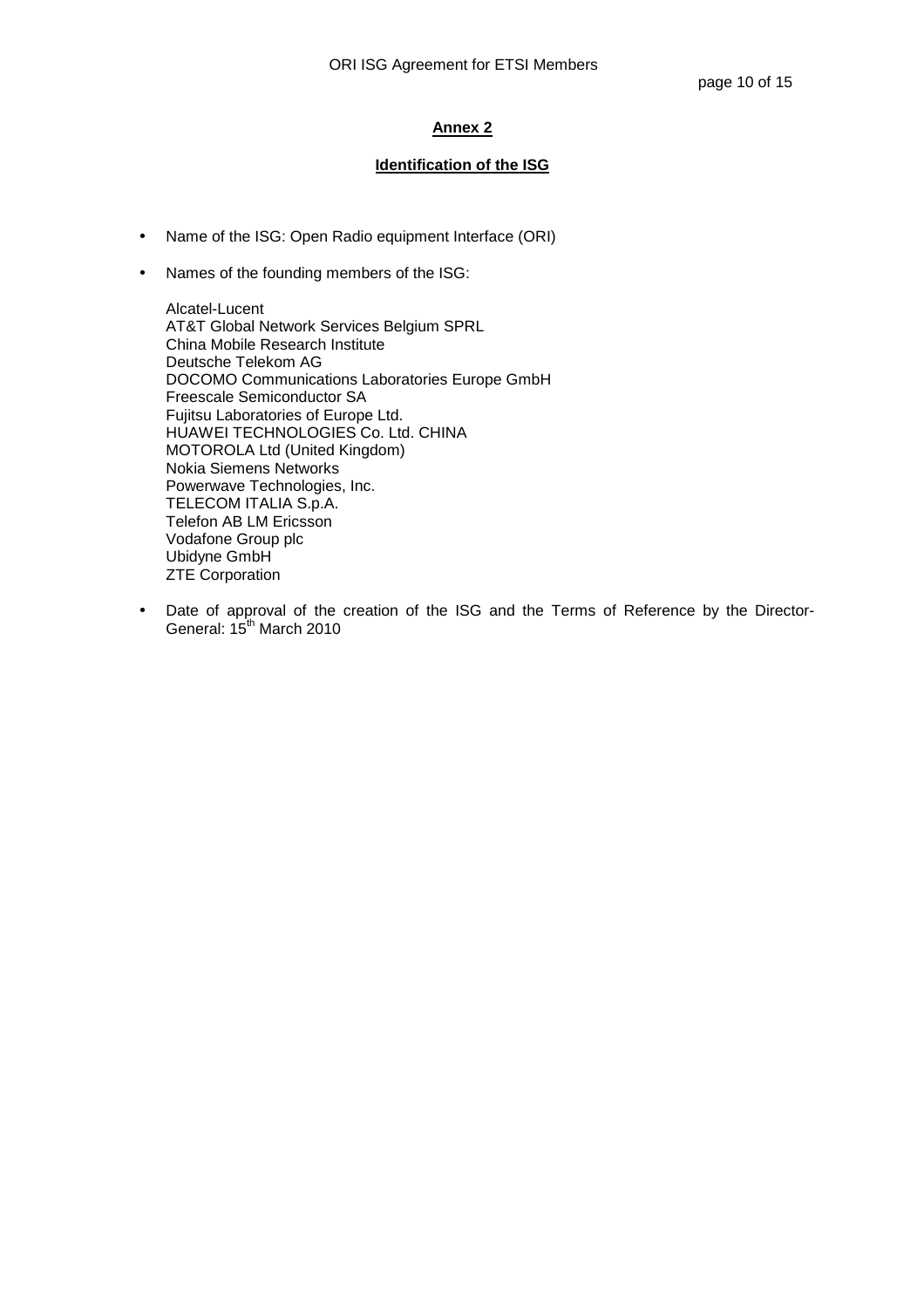# **Allocation of the costs of operation among members of the ISG**

No operational costs are foreseen at the creation of the ISG. No specific provision for the allocation of operational costs has been made, beyond the default provision in clause 3.2 above.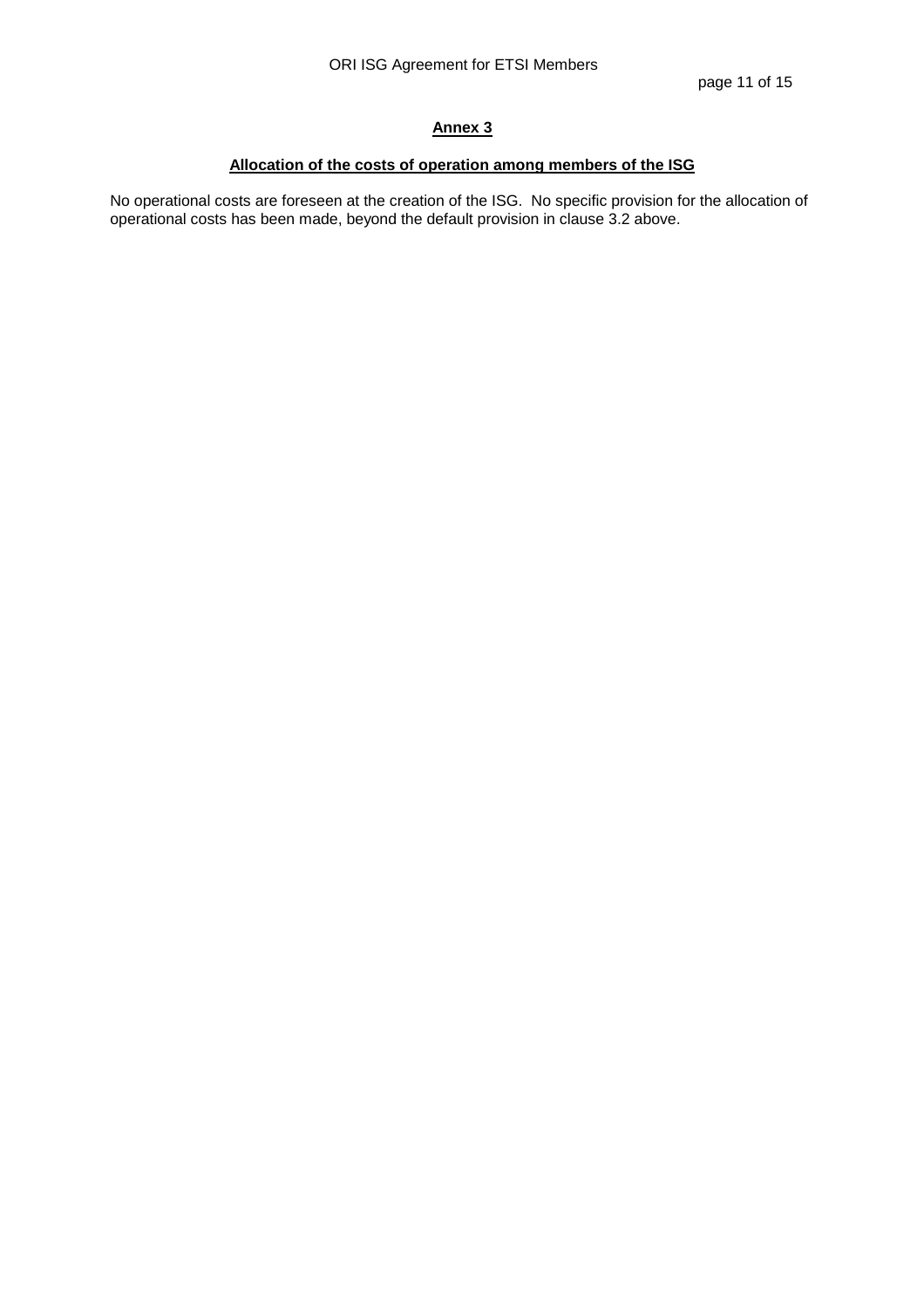## **Variations in the general decision making process**

The following decision making process is applied to this ISG, instead of the process described in the ETSI Technical Working Procedures clause 1.7:

## **1.7 Decision making**

## **1.7.1 Principles of decision making**

An Industry Specification Group shall endeavour to reach Consensus on all issues, including the approval of draft ETSI deliverables and the adoption of Group Specifications. If Consensus cannot be achieved, the Chairman can decide to take a vote which may be performed by a secret ballot. A vote may be conducted during an Industry Specification Group meeting or by correspondence.

Where voting is used, vote results shall be evaluated by the Chairman on the basis of one ISG member, one vote. ISG Participants do not have the right to vote.

Decisions concerning (i) the ISG Budget under Article 3.1(b) of the ISG Agreement, (ii) Additional Costs under Article 3.1(c) of the ISG Agreement, and (iii) the allocation of costs among members of the ISG under Article 3.2 of the ISG Agreement, require unanimous support of the ISG members who are present and are eligible to vote, as defined below. For all other decisions, except for the appointment of officials of the ISG for which clause 3.3 of ETSI Technical Working Procedures applies, a proposal shall be deemed to be approved if 71 % of the votes cast are in favour. Abstentions or failure to submit a vote shall not be included in determining the number of votes cast.

For interpreting the result of an election for an ISG official the procedure in clause 1.7.1.3 shall apply.

# **1.7.1.1 Voting during a Technical Body meeting**

The following procedures apply for voting during an ISG or ISG working group meeting:

- o before voting, a clear definition of the issues shall be provided by the chairman;
- o voting members shall only be entitled to one vote per member;
- $\circ$  if a voting member has more than one representative present, only one representative may vote;
- o if manual voting procedures are used, each voting member may only cast the vote once; if electronic voting procedures are used, votes may be changed prior to the closure of the vote;
- o ISG members are only eligible to vote (voting members) if they have participated in at least one of the three meetings preceding any vote (working group and ISG plenary meetings combined),
- o Founding members of the ISG as identified in the ISG Agreement shall be eligible to vote during and up to the end of the first three meetings following the creation of the ISG. Thereafter they are subject to the above participation requirements as for all other members.
- o voting by proxy is not permitted;
- o the quorum present required for voting at any ISG meeting is 30% of the ISG members who are eligible to vote, as defined above;
- o the voting weight shall be 1 per voting member;
- o the result of the vote shall be recorded in the meeting report.

# **1.7.1.2 Voting by correspondence**

The following procedures apply for voting by correspondence:

- o before voting, a clear definition of the issues shall be provided by the Chairman and disseminated to all on the ISG membership list;
- the voting period shall be a minimum of 14 days, or a longer period defined by the ISG Chairman. The voting period or closing date shall be communicated to all on the Industry Specification Group membership list before the start of each vote;
- o voting members shall only be entitled to one vote per member;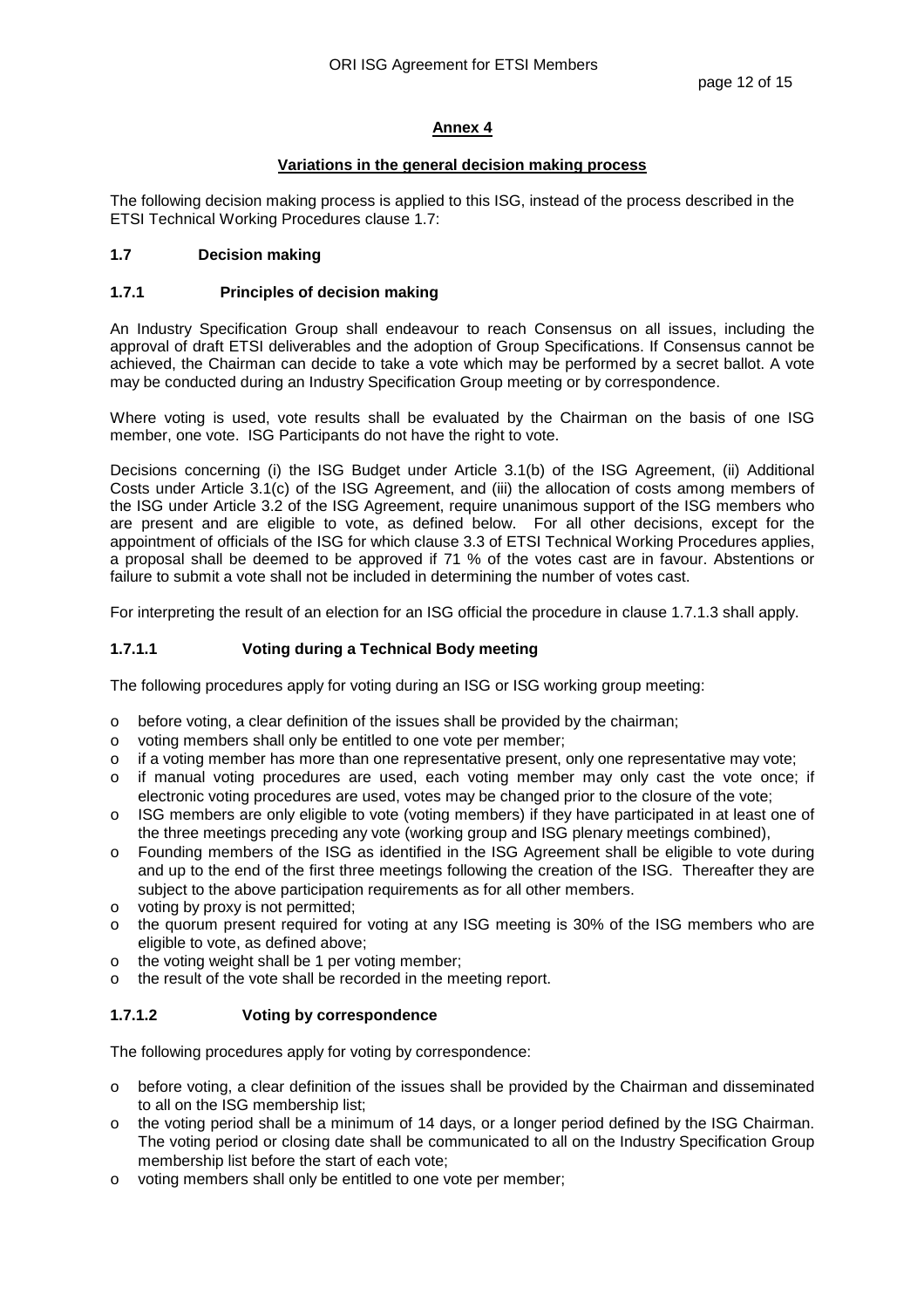- o ISG members are only eligible to vote (voting members) if they have participated in at least one of the three meetings preceding any vote (working group and ISG plenary meetings combined);
- o Founding members of the ISG as identified in the ISG Agreement shall be eligible to vote during and up to the end of the first three meetings following the creation of the ISG. Thereafter they are subject to the above participation requirements as for all other members.
- o electronic voting only, using the ETSI decision support tool, shall be used for voting by correspondence;
- o votes may be changed prior to the closure of the vote;
- o the voting weight shall be 1 per voting member;
- o the minimum number of votes cast, including explicit abstentions, required for a vote to be valid is 30% of the ISG members who are eligible to vote, as defined above;
- o at the end of the voting period the Chairman shall count the votes as described in clause 1.7.1 above;
- o The result of the vote should be disseminated to everybody on the ISG membership list within 15 days.

## **1.7.1.3 Voting for the election of a Technical Body official**

For the purpose of electing any ISG official the procedures given in clauses 1.7.1, 1.7.1.1 and 1.7.1.2 shall apply.

In the case where there is more than one candidate, a secret ballot shall be used. When, in the first ballot, no candidate has obtained more than 50% of the votes cast, a second ballot shall be held. The second ballot shall be held among the two candidates who have obtained the highest number of votes in the first ballot. The candidate obtaining the higher number of votes in the second ballot is then elected.

The ISG Chairman shall be responsible for the voting process and shall ensure that confidentiality is maintained.

If the vote is conducted during an ISG meeting only the final result shall be recorded in the meeting report.

If the vote is conducted by correspondence only the final result of the vote shall be disseminated.

# **1.7.2 Appealing against a Chairman's decision**

Any member of the ISG who is against the Chairman's ruling on a vote may submit its case to the Board for decision. In such cases the member shall also inform the ISG Chairman.

When the ISG Chairman has made a ruling, his decision shall be taken as the basis for future operations, unless overturned by the Board.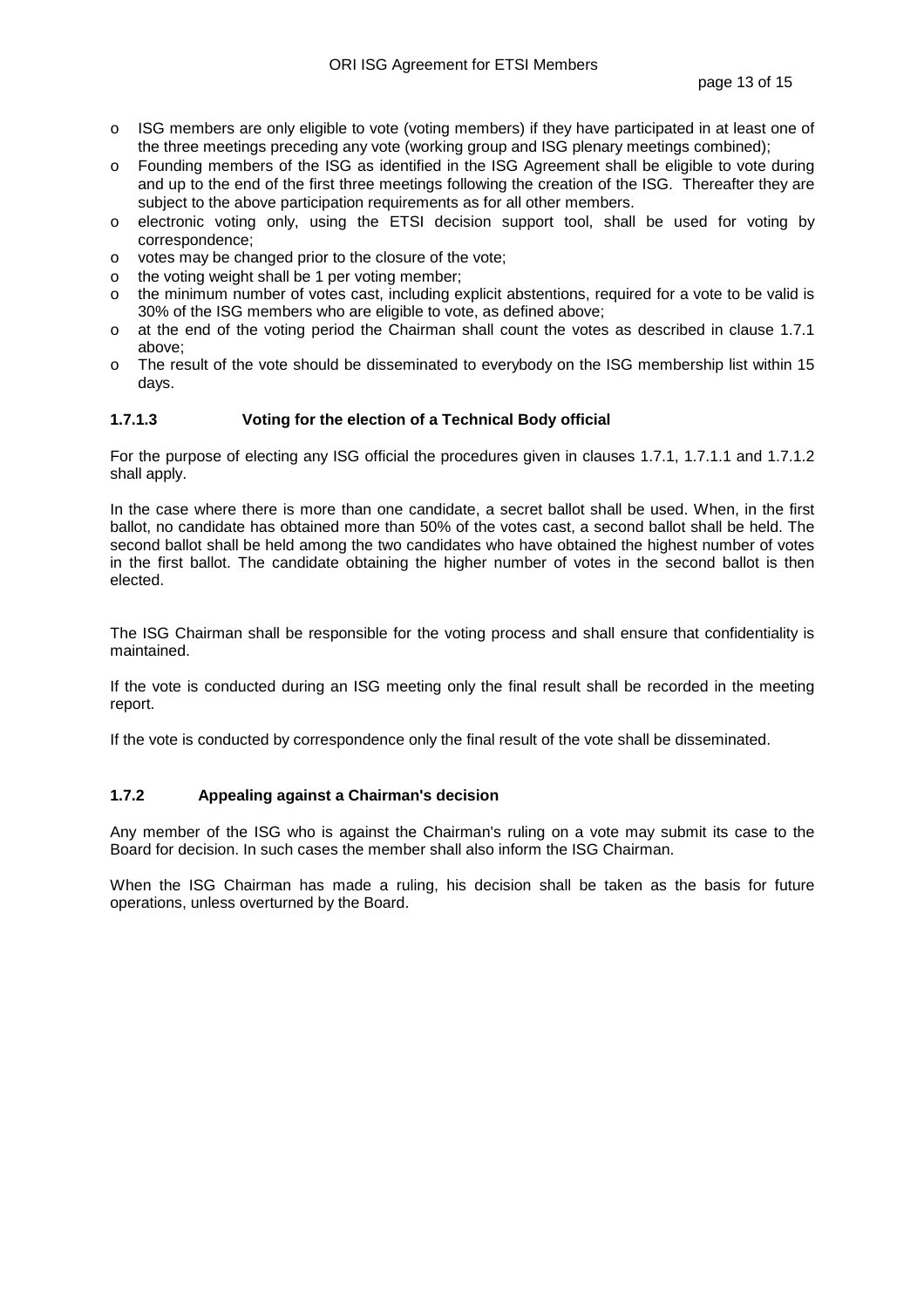### **Authorized Deviations from the ETSI Technical Working Procedures**

#### **Term of office of chairman, vice-chairmen and working group chairmen (TWP 3.3)**

The chairman, vice-chairmen and working group chairmen of the ORI ISG are appointed for a period of 2 years. After each period they may be re-appointed.

## **Participation in the work of the Industry Specification Group (TWP 3.4)**

Observers or non-members of ETSI must agree to the ISG Participant Agreement in order to be authorized to participate. The Participant Agreement will be terminated if the participant has not participated in at least one meeting of the ISG in a 24 month period. A revocation notice under article 9.1 (c) of the ISG Participant Agreement is sent to the participant in this case. The ISG Chairman will periodically review the participation record of authorized Participants.

In addition, access to meeting documents, mailing lists etc. will be removed from authorized Participants if they fail to participate in, or register and pay participation fees for two successive meetings. Such access will be restored upon registration for a subsequent meeting of the ISG.

#### **Convening an ISG meeting (TWP 3.5, 1.5)**

### **1.5.1 Invitation to an Industry Specification Group meeting**

The invitation to an Industry Specification Group meeting and the necessary logistical information shall be disseminated by the hosting organization at least 30 days before the meeting to all on the Industry Specification Group membership list (see clause 1.5.5).

The first meeting of a new Industry Specification Group will be announced in a Collective Letter, with at least 30 days notice, by the ETSI Secretariat.

It is nevertheless recommended that invitations be disseminated at least 60 days before physical meetings, to allow sufficient time for delegates to make travel plans and arrange visas.

#### **1.5.2 Agenda for an Industry Specification Group meeting**

The draft agenda shall be disseminated by the responsible Chairman to all on the Industry Specification Group membership list at least 21 days before a meeting. The draft agenda shall include details of draft ETSI deliverables for approval and officials for appointment. Any other subject matters where voting may be required shall also be included and indicated in the draft agenda.

#### **1.5.3 Documentation for an Industry Specification Group meeting (TWP 1.5.3)**

Meeting documents shall follow a consistent numbering system as shown in the following example: **ETSI/abc(nn)zzzz** 

This numbering system has three logical elements:

1) **abc**: the three letters corresponding to the ISG, appended with a Working Group number if applicable;

2) **(nn)**: two digits to indicate the year, i.e. 99, 00, 01, etc;

3) **zzzz**: unique number of the document